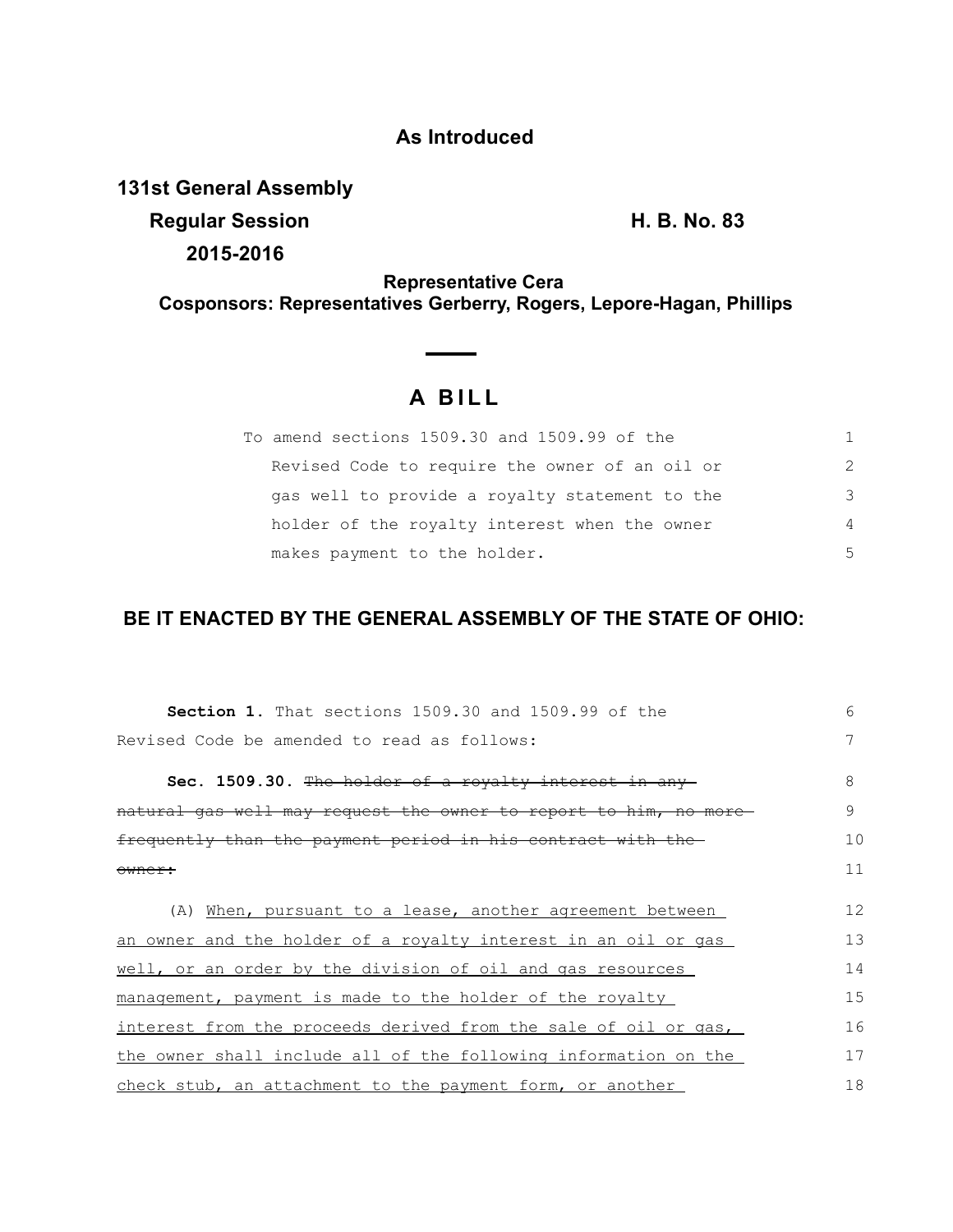| <u>remittance device:</u>                                        | 19 |
|------------------------------------------------------------------|----|
| (1) The lease, property, or well name, any lease,                | 20 |
| property, or well identification number used to identify the     | 21 |
| lease, property, or well, and the county and state in which the  | 22 |
| lease, property, or well is located;                             | 23 |
| (2) The month and year during which the sales occurred for       | 24 |
| which payment is being made;                                     | 25 |
| (3) The volume of natural gas or number of barrels of oil        | 26 |
| for which hethe holder was or is being paid for the most recent  | 27 |
| period in his contract with the owner, and for any other-        | 28 |
| previous periods within two years of the date of production for- | 29 |
| which the owner has not already given him such a report;         | 30 |
| (4) The price per thousand cubic feet or per barrel of           | 31 |
| oil paid to the holder for such gas or oil;                      | 32 |
| (C) (5) The volume of natural gas which that was shown to        | 33 |
| have passed through the owner's meter for or the number of       | 34 |
| barrels of oil that were removed from the field containing the   | 35 |
| holder's well_during the applicable payment period;              | 36 |
| <u>(6) The total amount of state severance and any other</u>     | 37 |
| production taxes paid on the holder's interest during the        | 38 |
| applicable payment period;                                       | 39 |
| (7) Any windfall profit tax paid on the holder's interest        | 40 |
| during the applicable payment period;                            | 41 |
| (8) Any other deductions from or adjustments on the              | 42 |
| holder's interest during the applicable payment period;          | 43 |
| (9) The net value of total sales of oil and natural gas          | 44 |
| produced from the lease, property, or well after deductions      | 45 |
| during the applicable payment period;                            | 46 |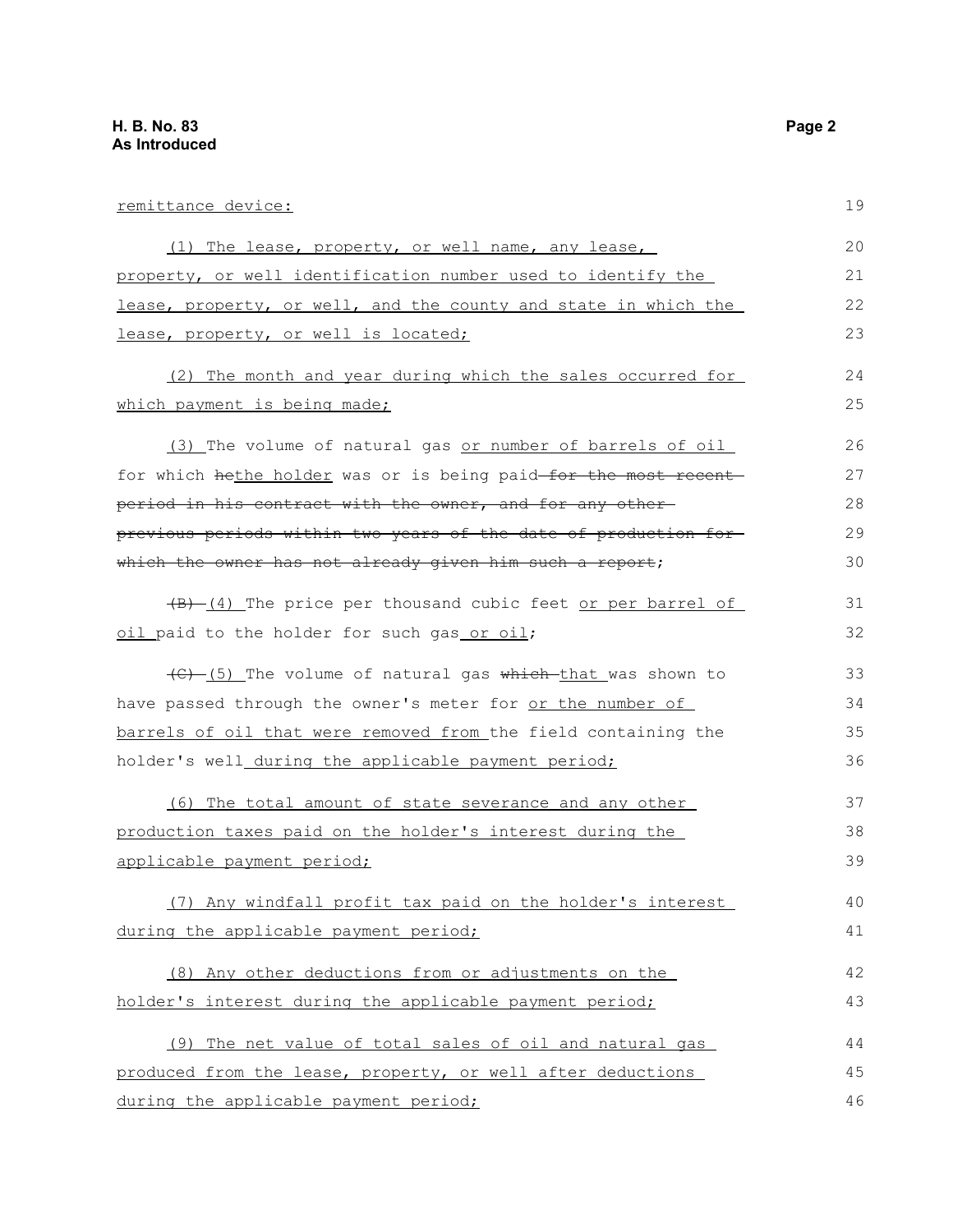| (10) The holder's royalty interest in sales from the             | 47 |
|------------------------------------------------------------------|----|
| lease, property, or well during the applicable payment period    | 48 |
| expressed as a decimal;                                          | 49 |
| (11) The holder's share of the total value of sales from         | 50 |
| the lease, property, or well before any tax deductions during    | 51 |
| the applicable payment period;                                   | 52 |
| (12) The holder's share of the value of sales from the           | 53 |
| lease, property, or well less the holder's share of taxes and    | 54 |
| deductions during the applicable payment period;                 | 55 |
| (13) An address and telephone number at which additional         | 56 |
| information regarding the payment may be obtained and questions  | 57 |
| may be answered.                                                 | 58 |
| (B) The volume of gas required to be reported by this            | 59 |
| section shall be indicated on the basis of a standard cubic foot | 60 |
| of gas. The volume of oil required to be reported by this        | 61 |
| section shall be indicated on the basis of a standard barrel.    | 62 |
| (C) The owner shall preserve records of such volume-the          | 63 |
| information required to be provided under division (A) of this   | 64 |
| section for at least two years after the date on which the       | 65 |
| record-information is made provided.                             | 66 |
| (D) If the owner does not provide the holder of the              | 67 |
| royalty interest with information required to be provided under  | 68 |
| division (A) of this section, the holder may submit a written    | 69 |
| request by certified mail to the owner that the information be   | 70 |
| provided. Upon receipt by the owner or-his the owner's agent of  | 71 |
| a request by the holder pursuant to this-section_division, the   | 72 |
| owner shall supply the information to the holder by certified    | 73 |
| mail within fifteen-thirty days, or the end of the current       | 74 |
| payment period in the contract, whichever is later.              | 75 |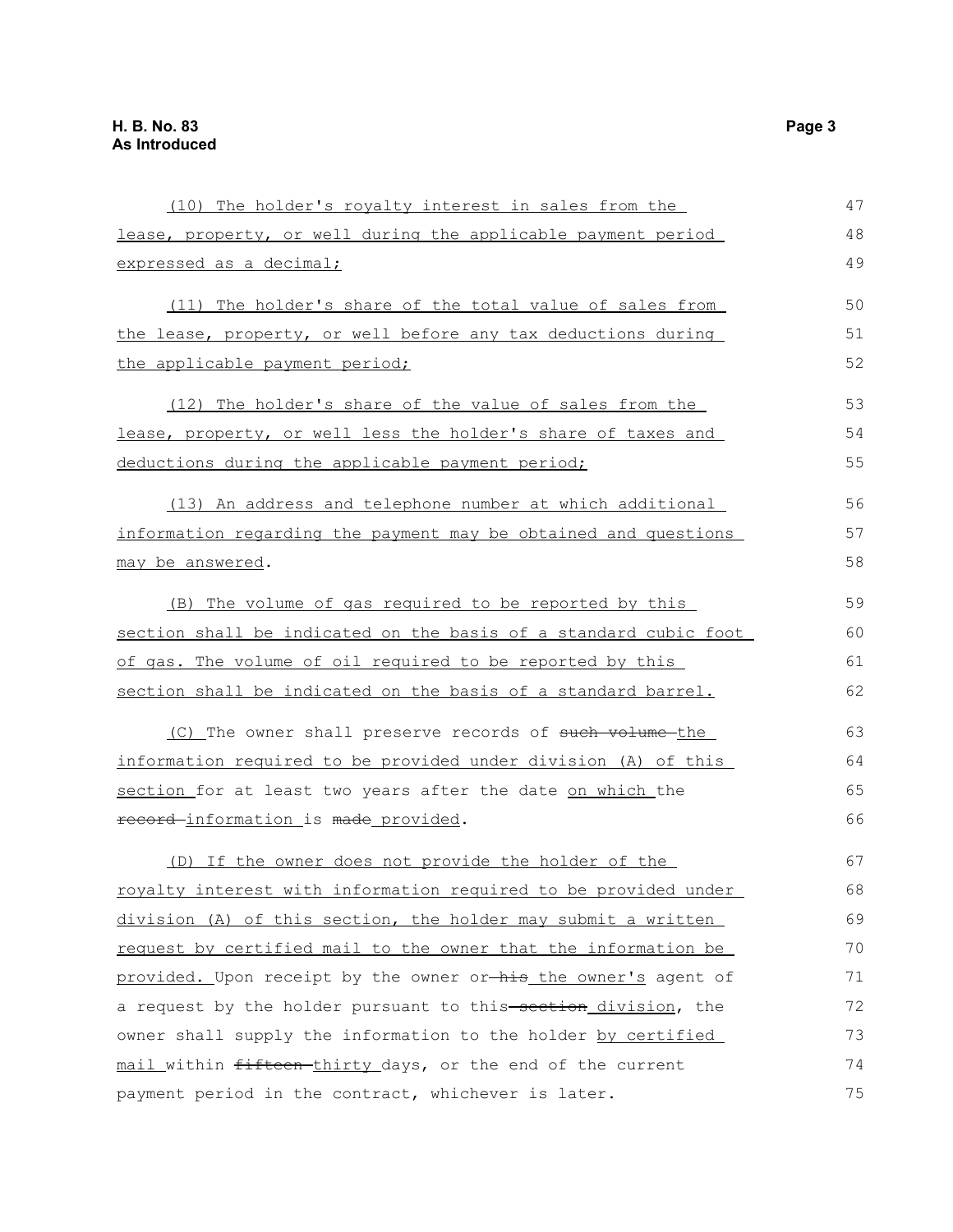| If the holder's well is metered, the owner shall in such-        | 76  |
|------------------------------------------------------------------|-----|
| report also inform the holder of the volume of natural gas which | 77  |
| was shown to have passed through such meter during the period.   | 78  |
| The volume of gas required to be reported by this section        | 79  |
| shall be indicated on the basis of a standard cubic foot of gas- | 80  |
| holder makes a written request and the owner does not provide    | 81  |
| the requested information within the applicable time period, the | 82  |
| holder may bring a civil action against the owner to enforce     | 83  |
| this section. The prevailing party is entitled to recover        | 84  |
| reasonable court costs and attorney's fees.                      | 85  |
| (E) No person shall fail to comply with this section.            | 86  |
| (F) As used in this section, "applicable payment period"         | 87  |
| means the period specified by an owner under division (A)(2) of  | 88  |
| this section.                                                    | 89  |
| Sec. 1509.99. (A) Whoever violates sections 1509.01 to           | 90  |
| 1509.31 of the Revised Code or any rules adopted or orders or    | 91  |
| terms or conditions of a permit issued pursuant to these         | 92  |
| sections for which no specific penalty is provided in this       | 93  |
| section shall be fined not less than one hundred nor more than   | 94  |
| one thousand dollars for a first offense; for each subsequent    | 95  |
| offense the person shall be fined not less than two hundred nor  | 96  |
| more than two thousand dollars.                                  | 97  |
| (B) Whoever violates section 1509.221 of the Revised Code        | 98  |
| or any rules adopted or orders or terms or conditions of a       | 99  |
| permit issued thereunder shall be fined not more than five       | 100 |
| thousand dollars for each violation.                             | 101 |
| (C) Whoever knowingly violates section 1509.072, division        | 102 |
| (A), (B), or (D) of section 1509.22, division (A)(1) or (C) of   | 103 |
| section 1509.222, or division (A) or (D) of section 1509.223 of  | 104 |